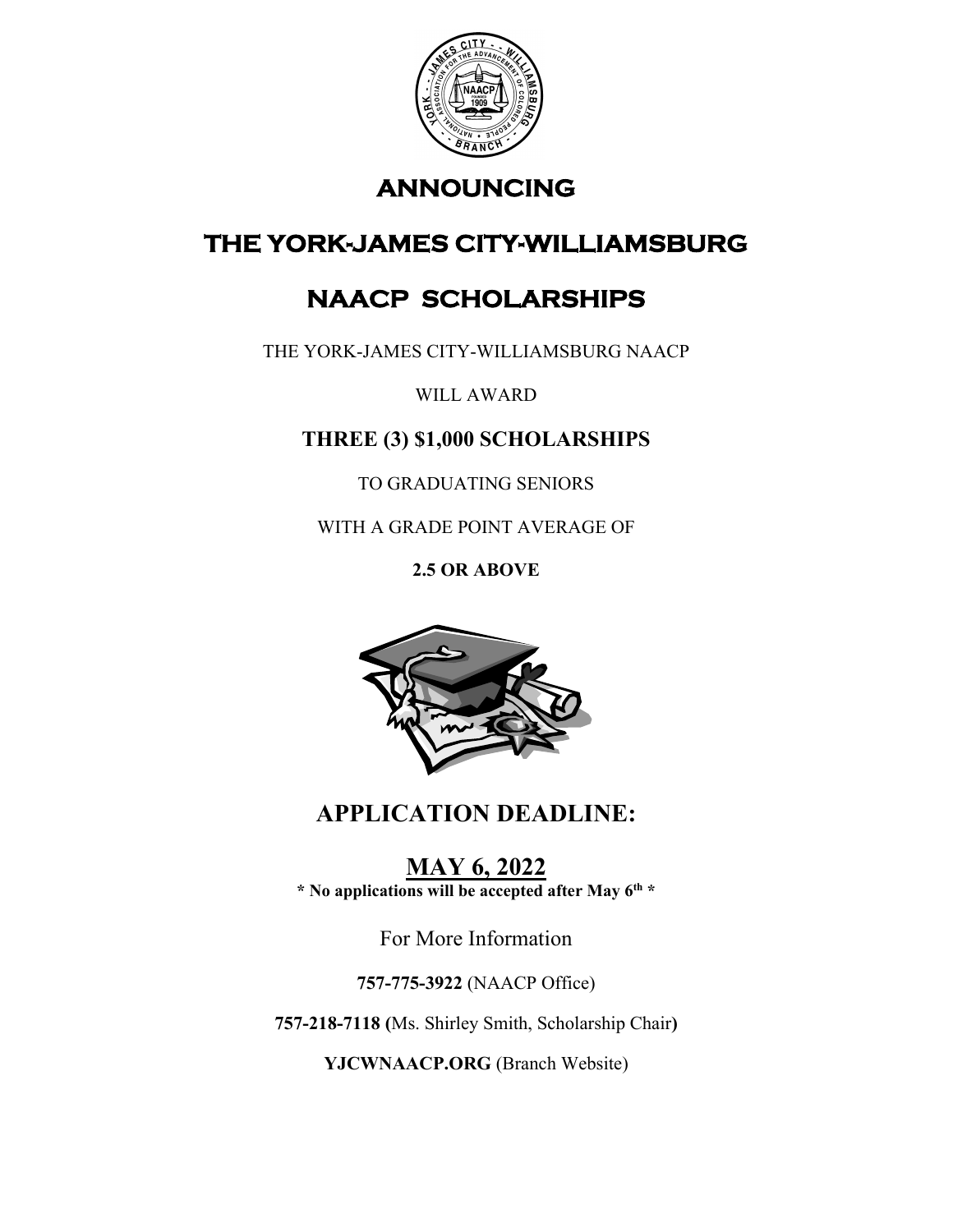### **YORK-JAMES CITY-WILLIAMSBURG NAACP SCHOLARSHIP (\$1,000)**

### **Eligibility Criteria**

- 1. Applicant must be a full-time student attending a high school in the jurisdiction of York County, James City County, Williamsburg, or be an active member of the YJCW-NAACP Branch Youth Council.
- 2. Applicant must be a graduating senior with a grade point average of 2.5  $(C+)$  or above.
- 3. Applicant must attend an accredited university, college, community college or vocational/technical school.
- 4. Applicant of voting age (18) must be a registered voter and provide verification.
- 5. Although not a requirement, it is strongly encouraged that applicants are a member of the NAACP.

### **Scholarship Award**

The scholarship will be based on academic excellence, letters of recommendation, an essay, participation in school activities, and community service.

### **Helpful Hints from NAACP Education Committee**

The YJCW-NAACP Education Committee offers the following tips to students completing this application:

- 1. Before starting, duplicate one or two clean copies in case you make a mistake.
- 2. Read the entire application before you begin to understand all requirements.
- 3. When and where possible, type all information.
- 4. If handwritten, please make certain that your work is legible and neat. Do not submit any work that has scratch outs.
- 5. Review your work. Make all corrections. Carefully check punctuation and spelling.
- 6. Before submitting your application, ask a parent, a guidance counselor, minister, teacher or trusted adult to review your application to ensure that it is complete and that your writing is grammatically correct.
- 7. Mail your application to meet the required deadline of May 6, 2022.

### **YORK-JAMES CITY-WILLIAMSBURG NAACP SCHOLARSHIP**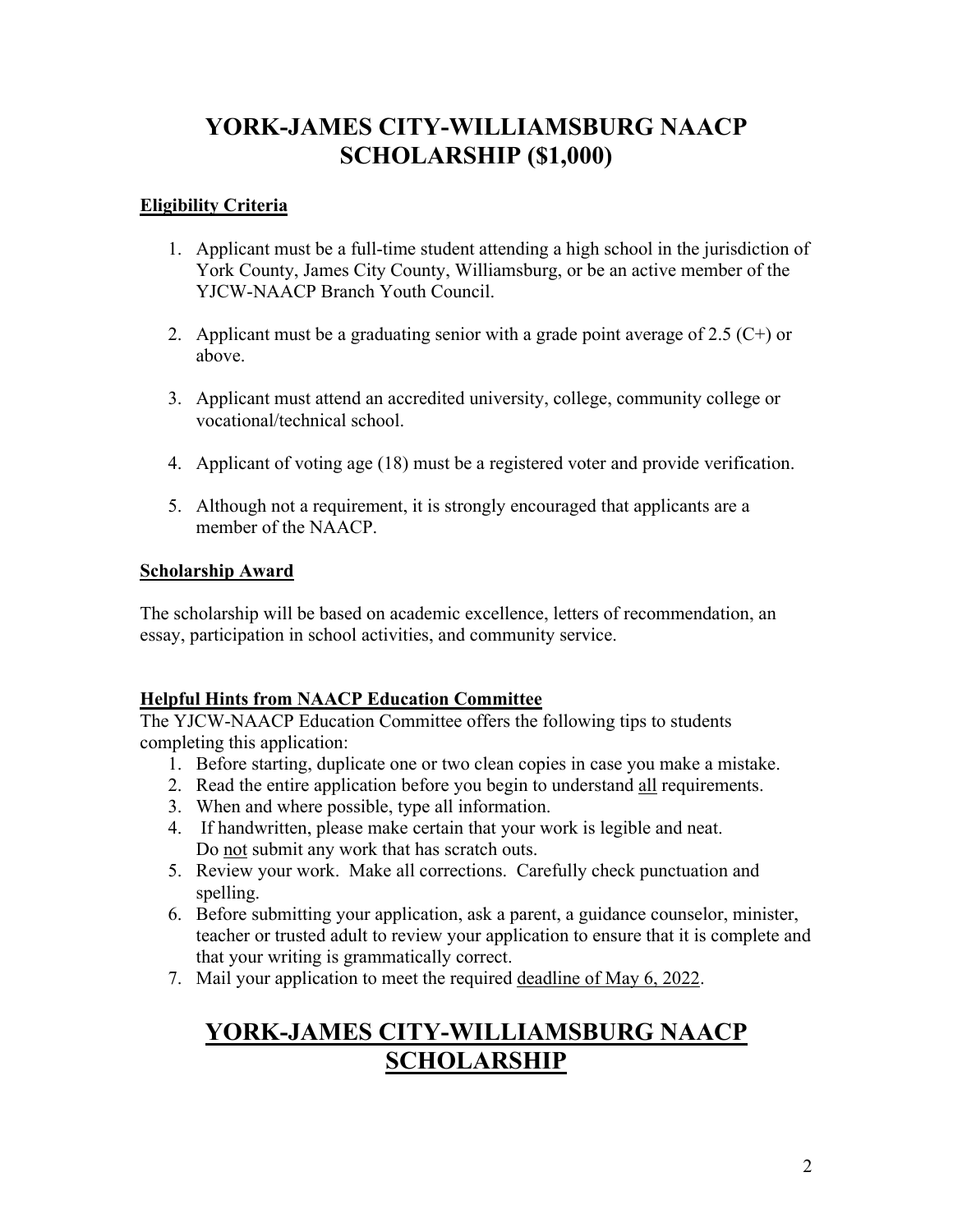#### **The application package MUST include the following documents:**

- 1. Completed application form. Form may be typed or legibly written in black or blue ink.
- 2. Recent official academic transcript.
- 3. Two letters of recommendation from persons other than relatives (i.e., high school teacher, school counselor, minister, community leader).
- 4. Essay: Attach a brief essay (not to exceed two (2) pages) describing your career goals and how you plan to pursue them. The essay should include examples of how your academic achievements, community activities and personal experiences helped you to determine your goals.
- 5. A copy of your voter registration card.
- 6. A copy of current resume.

Incomplete application packages will not be considered.

#### **Forward all information in one package to the address below no later than**

#### **MAY 6, 2022**

#### **\* No applications will be accepted after May 6th\***

All information becomes the property of the York-James City-Williamsburg Branch of the NAACP.

**Email Package to: [naacp@yjcwnaacp.org](mailto:naacp@yjcwnaacp.org)**

**Mail / Deliver Package to: YJCW-NAACP 5252 Old Towne Road Suite A, Office 2 Williamsburg, VA 23188** 

**Phone: 757-775-3922** 

*THANK YOU AND GOOD LUCK TO YOU IN ALL OF YOUR FUTURE ENDEAVORS*